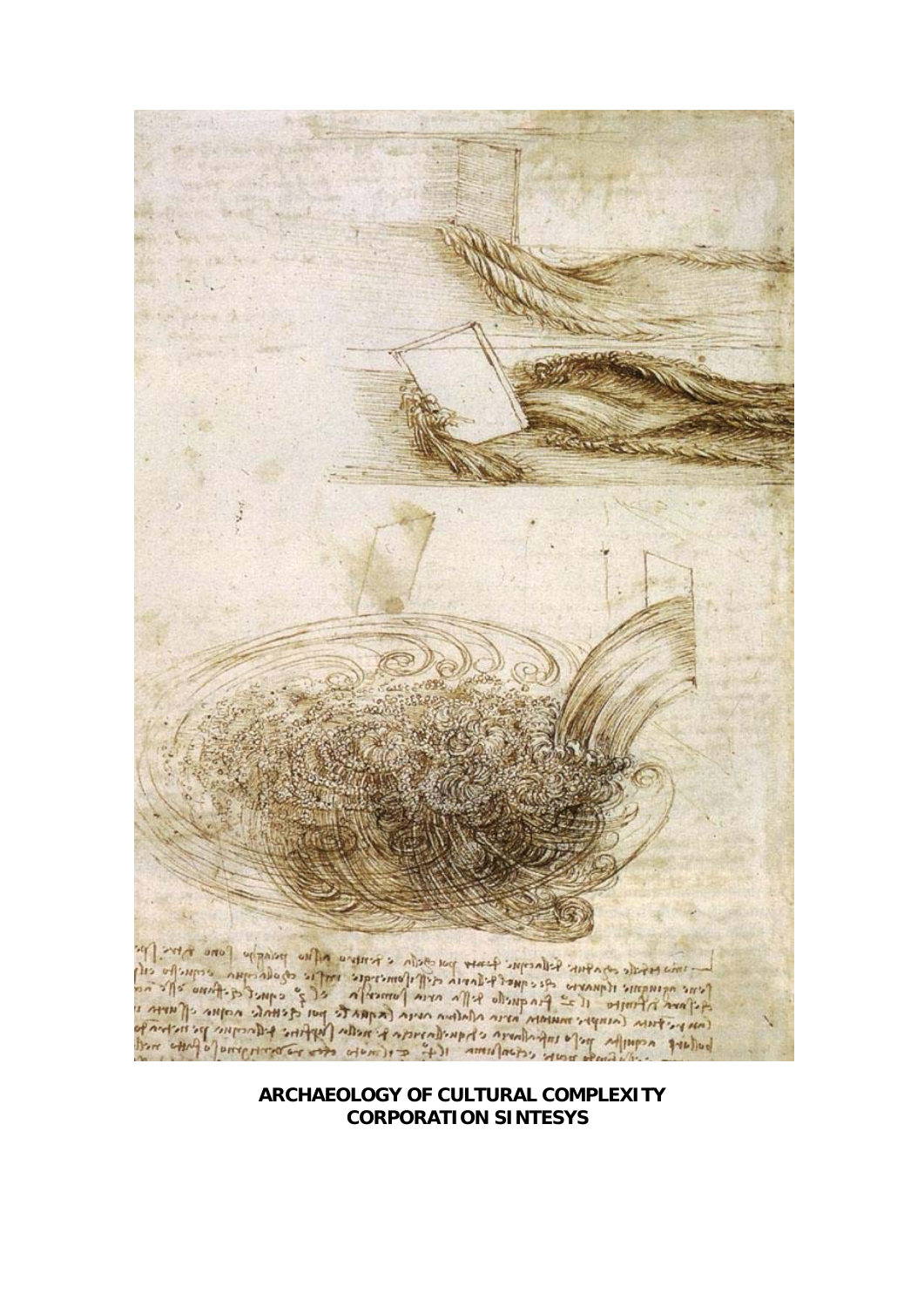The purpose of the PROYECT concept proposed herein is the generation and consolidation of an Advanced Research Transdisciplinary Knowledge Network for the development of a paradigmatic vision in the study of the culture as a complex system. The nucleus bases its operation in the socialization of knowledge and projects its results towards a social research with evolutionist character. The previous definition involves working in the intersection of Cognitive Sciences and Anthropological Sciences. Specifically, the interest on Complexity Theory and Relational Theory is as an epistemological basis to build organizational models originated in the cultural configuration which they operate with.

The Nucleus is conformed by a group of professionals formed in the dominions of paleoecology, evolution, archaeology, etnopsychoanalysis, aesthetics and relational cognition, with information systems support; all of them are high level researchers, based on the relational theory paradigm, as the only way to address Culture and its complexity. Culture is intended as a relational paradoxial process which, from the generation of patterns of appropriation and sense of belonging codes (territoriality) preserves the network for which it creates them. Given this theoretical framework, three primary and two secondary research lines have been defined, which converge in the cultural model as a complex system. These lines are:

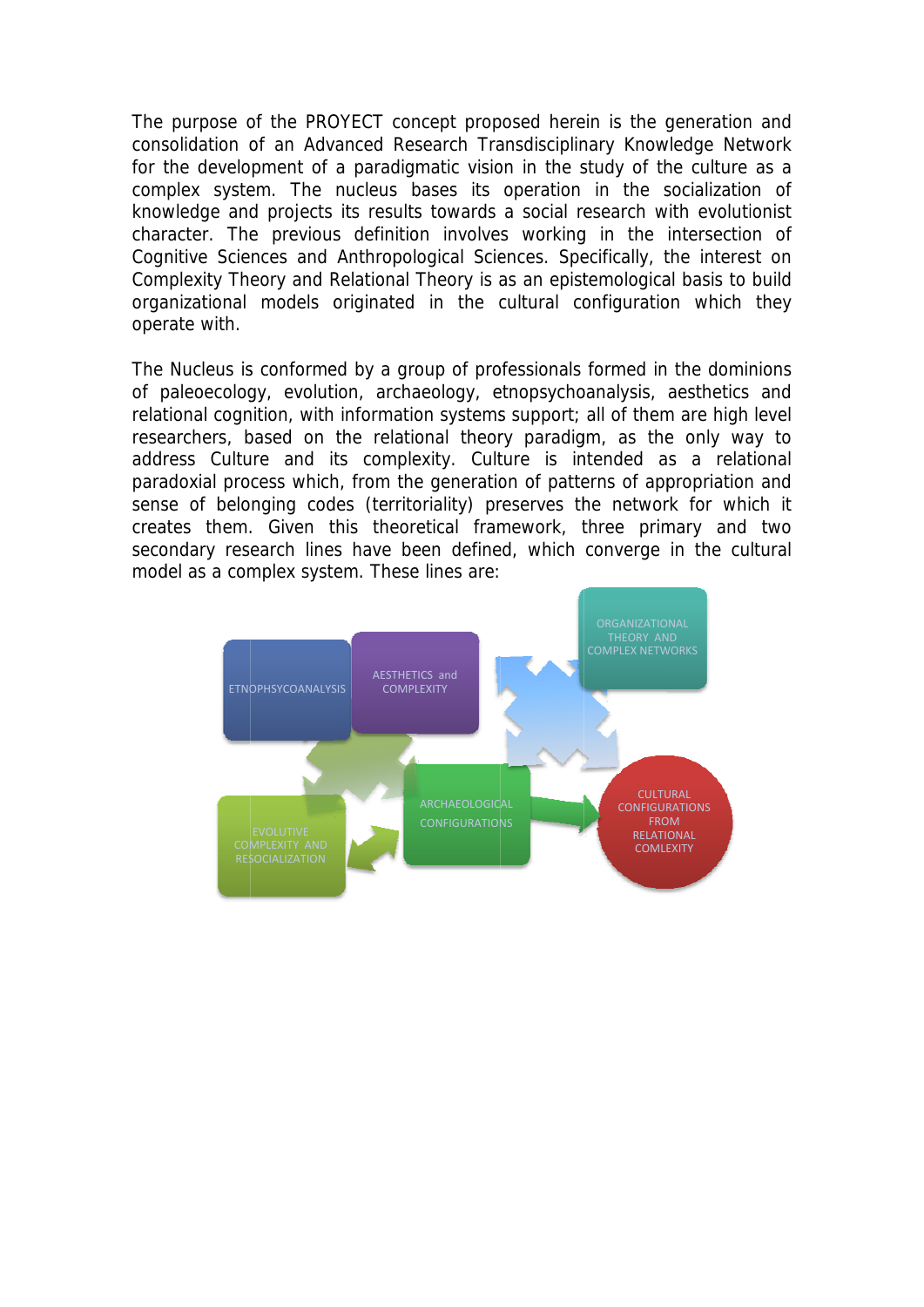## **ORGANIZATION THEORY AS COMPLEX SOCIOCULTURAL NETWORKS**

Present society has been defined as a "knowledge society"; from this constructo, different researchers have coined the concept Intellectual Capital (**IC**), and agree that knowledge generates present sustainable competitive advantages; nevertheless, there is no clarity between the theoretical perspective and its practical application. It seems that this divorce can be explained by the lack of epistemological analysis in relation to Intellectual Capital, which reflects in a reduced number of publications and specific organizational applications. **The purpose of this line is to model the relationship between the generation and reproduction of territoriality codes and the possible structure of the sociocultural network.** The analysis to be developed nourishes from the cognitive basis of representational and non representational schools, in relation to the primary concepts that support the definition of Intellectual Capital to the present. The results to be obtained allow to explain the production of patterns of appropiation (what one meakes ones own) and network belonging (what ones becomes a part of) codes as a conservation strategy of the socio-cultural organization. By the other hand, they allow to identify new lines of CI development with clear and explicit epistemological bases, which will facilitate the achievement of pertinent organizational interventions to the requirements of the present context.

## **EVOLUTIVE COMPLEXITY AND RESOCIALIZATION**

To know the origins of human life, organized work and thinking, involves the generation of knowledge and thinking about the transit from a moment in which in a space there were not either human life, work, nor knowledge, and other moment, in which in that space occur those biological and social phenomena. Because of that, it can be defined the study of the human origins as the analysis of the transition from a non significant space to another in which human action builds this significance as territoriality. Thus, intrinsically, the importance of the movement of the human primates in their natural environment, arises as a central element for the comprehension of the origins of humans during a specific space and time. **The purpose of the line is to explain resocialization, from the relational and complex approach as a permanent process of cultural configuration generation**.

## **ARCHAEOLOGICAL CONFIGURABILITY**

The relationships built as an explanation of every product of human activity are carried out from the universe of associations made up by an observer in the Cognitive Archaeological scope, and are necessarily oriented from its epistemological base. Is the mesh of distinctions of the archaeological discourses about Prehistoric Culture, which generates artifacts and contexts. This approach sets the bases for a new explicative way to culture and, by the first time, cognitive methods are applied to the scientific narrative as a complex system. To work out the relational production process, a bridge between Archaeology and Cognitive Sciences is built, which aims to design a method which allows accessing the archaeological discourse opening its explicative principles through expliciting the thinking lines contained in these principles.